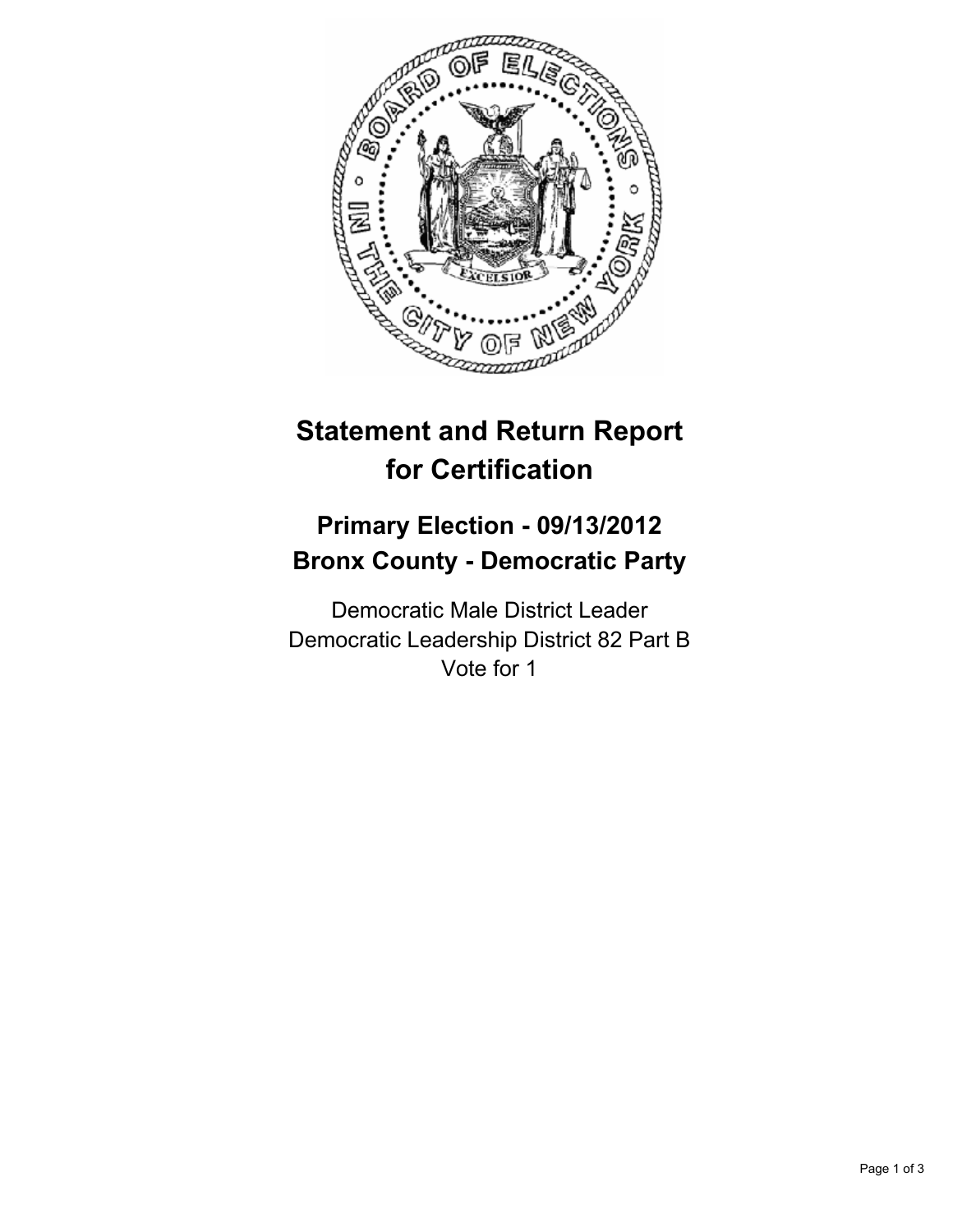

## **Assembly District 82**

| <b>PUBLIC COUNTER</b>                                    | 983      |
|----------------------------------------------------------|----------|
| <b>EMERGENCY</b>                                         | 1        |
| <b>ABSENTEE/MILITARY</b>                                 | 72       |
| <b>FEDERAL</b>                                           | $\Omega$ |
| <b>SPECIAL PRESIDENTIAL</b>                              | $\Omega$ |
| <b>AFFIDAVIT</b>                                         | 20       |
| <b>Total Ballots</b>                                     | 1,076    |
| Less - Inapplicable Federal/Special Presidential Ballots | 0        |
| <b>Total Applicable Ballots</b>                          | 1,076    |
| <b>FRANK C. RANDAZZO</b>                                 | 562      |
| <b>EGIDIO SEMENTILLI</b>                                 | 324      |
| DANNY FIGUEROA III (WRITE-IN)                            | 2        |
| DENY FIGAROLLO (WRITE-IN)                                | 1        |
| LUIS SEPULVEDA (WRITE-IN)                                | 1        |
| MANUEL TAVAREZ (WRITE-IN)                                | 1        |
| MARK GJONAJ (WRITE-IN)                                   | 1        |
| UNATTRIBUTABLE WRITE-IN (WRITE-IN)                       | 1        |
| <b>Total Votes</b>                                       | 893      |
| Unrecorded                                               | 183      |